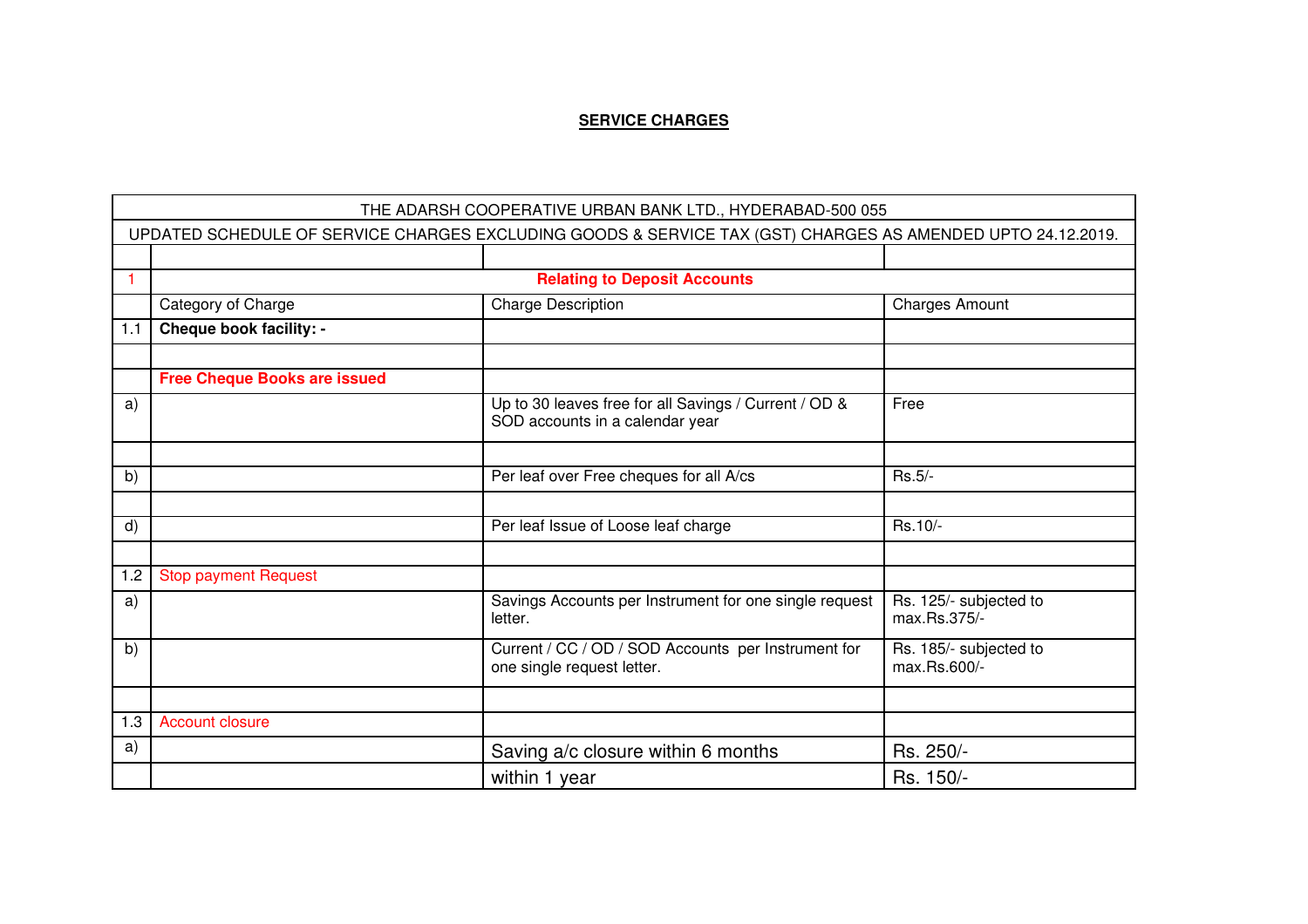| b)  |                                                 | Current a/c closure within 6 months                      | Rs. 300/-        |
|-----|-------------------------------------------------|----------------------------------------------------------|------------------|
|     |                                                 | With in 1 year                                           | Rs. 200/-        |
|     |                                                 |                                                          |                  |
|     | 1.4   Minimum balance charges                   |                                                          |                  |
|     |                                                 |                                                          |                  |
|     |                                                 | Min. Bal. required                                       | <b>Charges</b>   |
|     | Savings a/c / SB Societies/ SBC /<br><b>SBZ</b> | Rs.1000/- (if balance falls below Rs. 1000/-)            | Rs.50/- p.m.     |
|     | Savings-student a/c                             | Rs. 300/- (if balance falls below Rs. 300/-)             | Rs.30/- p.m.     |
|     | Savings-Pension a/c                             | Rs.250/- (if balance falls below Rs.250/-)               | Rs.30/- p.m.     |
|     | Current a/c / COS / CTA                         | Rs.3000/- (if balance falls below Rs. 3000/-)            | Rs.150/- p.m.    |
|     |                                                 |                                                          |                  |
| 1.5 | <b>PAN Card Services</b>                        |                                                          |                  |
|     |                                                 |                                                          |                  |
|     |                                                 | Coupon                                                   | <b>Rs.100.00</b> |
|     |                                                 | <b>Form Processing charges</b>                           | Rs.100.00        |
|     |                                                 |                                                          |                  |
| 1.7 | <b>Local Cheque purchase</b>                    |                                                          |                  |
|     |                                                 |                                                          |                  |
|     | Monday to Friday                                | Cheques - Interest $@$ 22% for 4 days, min.<br>Rs. 100/- |                  |
|     |                                                 | Drafts $-$ Interest @ 20% for 4 days, min.<br>Rs. 100/-  |                  |
|     | <b>Working Saturday &amp; Sunday</b>            | Cheques – Interest $@$ 22% for 6 days,<br>min. Rs.100/-  |                  |
|     |                                                 | Drafts $-$ Interest @ 20% for 6 days, min.<br>Rs.100/-   |                  |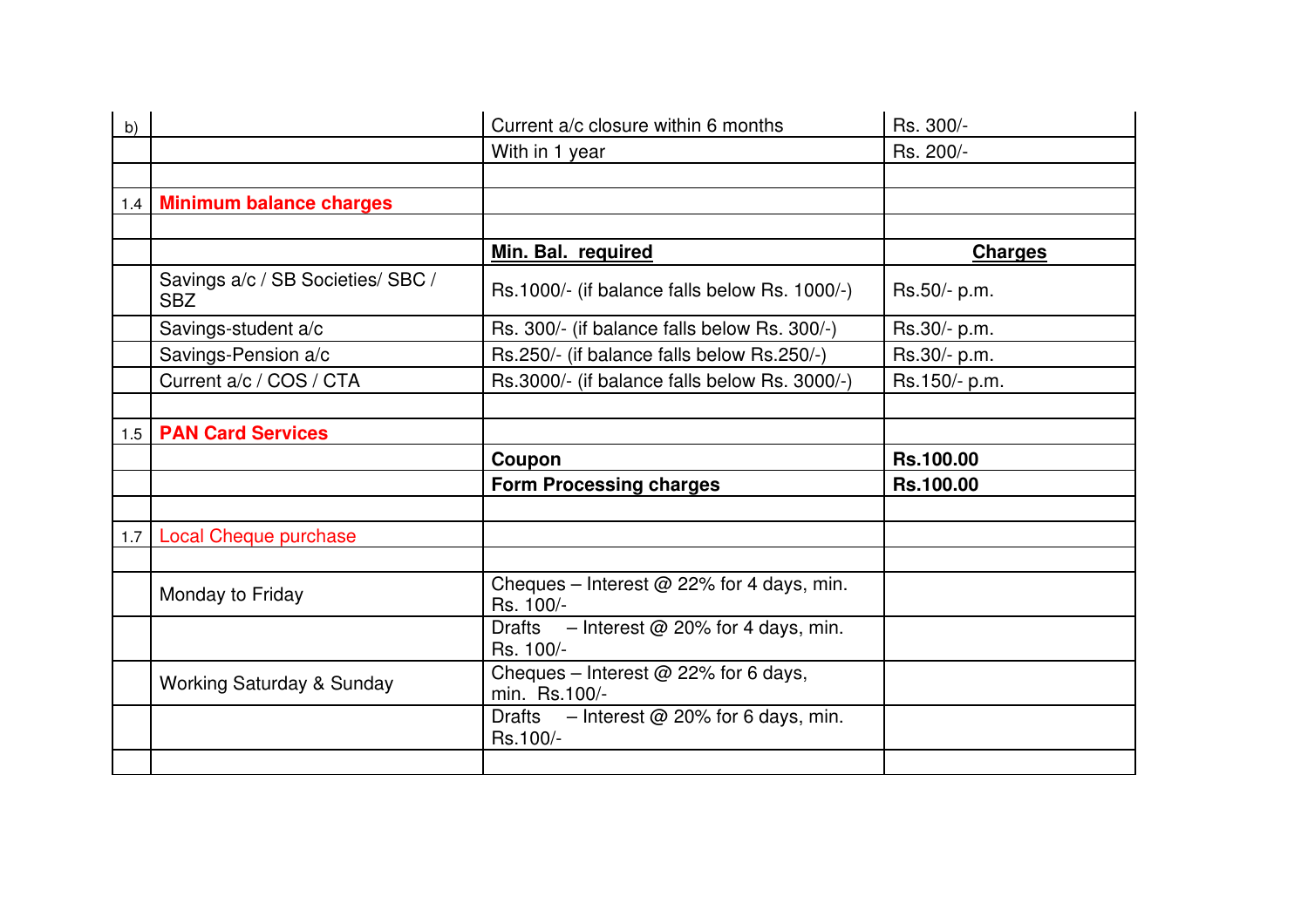|                  |                                          | If next day of the purchase of cheque happens<br>to be a Holiday for clearing (including<br>Sunday) the interest shall be for 6 days.                                                                                                                                                                  |                         |
|------------------|------------------------------------------|--------------------------------------------------------------------------------------------------------------------------------------------------------------------------------------------------------------------------------------------------------------------------------------------------------|-------------------------|
|                  |                                          |                                                                                                                                                                                                                                                                                                        |                         |
|                  |                                          | If instrument purchased is returned unpaid, in<br>addition to normal return charges of Rs.150/-<br>for S.B.Account and Rs.300/- for Current<br>Account /OD/SOD/CC Accounts, the following<br>additional charges shall be levied: -50% of the<br>discount charges shall again be<br>debited to account. |                         |
|                  |                                          |                                                                                                                                                                                                                                                                                                        |                         |
| 1.8 <sub>1</sub> | <b>Outstation Bill / Cheque purchase</b> |                                                                                                                                                                                                                                                                                                        |                         |
|                  |                                          | Non MICR Cheques or outstation Cheques<br>shall not be discounted.                                                                                                                                                                                                                                     |                         |
|                  |                                          |                                                                                                                                                                                                                                                                                                        |                         |
|                  | 1.9   ATM related charges                |                                                                                                                                                                                                                                                                                                        |                         |
|                  |                                          | <b>EMV Debit Classic / Platinum Card issue</b>                                                                                                                                                                                                                                                         | Rs. 150/-               |
|                  |                                          | Reissue against loss of card                                                                                                                                                                                                                                                                           | Rs. 150/-               |
|                  |                                          | Annual charges                                                                                                                                                                                                                                                                                         | Rs. 150/- per annum     |
|                  |                                          | Issue of PIN mailer second time onwards                                                                                                                                                                                                                                                                | Rs. 50/-                |
|                  |                                          | Use of ATM card at our ATM any number of<br><b>Times</b>                                                                                                                                                                                                                                               | Free                    |
|                  |                                          | Use of ATM card at other Bank ATM                                                                                                                                                                                                                                                                      | As per RBI / NPCI Rules |
|                  |                                          |                                                                                                                                                                                                                                                                                                        |                         |
|                  | <b>ATM Transactions Charges</b>          |                                                                                                                                                                                                                                                                                                        |                         |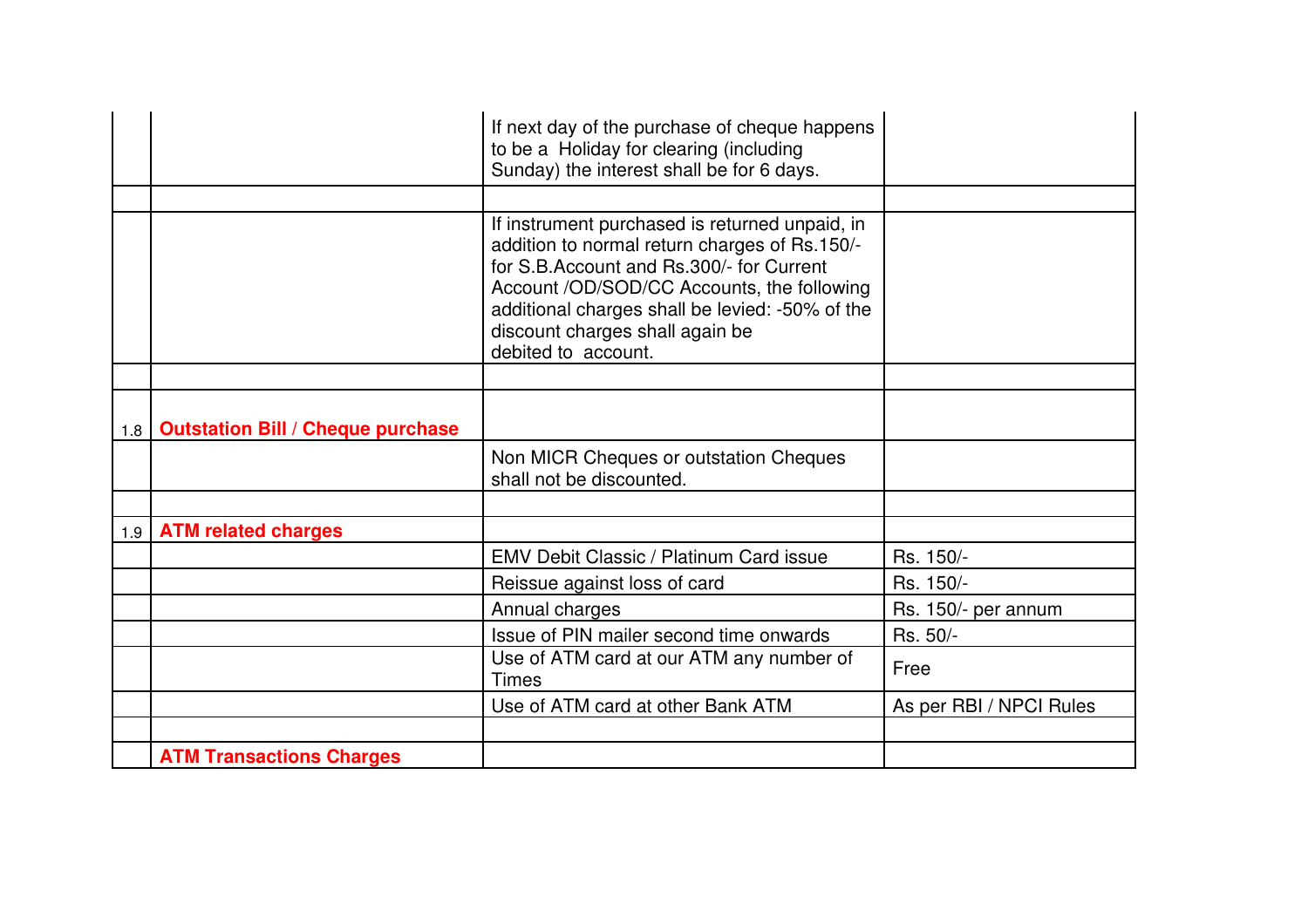|     |                                                                                                         | Rs.20/- per Financial Transaction and Rs.10/-<br>for Non-Financial Transaction at other Bank<br>ATMs after allowing free transactions as per<br>RBI / NPCI Guidelines. | Financial - 20/-<br>Non-Financial - 10/- |
|-----|---------------------------------------------------------------------------------------------------------|------------------------------------------------------------------------------------------------------------------------------------------------------------------------|------------------------------------------|
|     |                                                                                                         | <b>Transaction fees at Adarsh Bank ATM</b>                                                                                                                             | Free                                     |
|     | <b>ATM Debit Limits</b>                                                                                 |                                                                                                                                                                        |                                          |
|     |                                                                                                         | 1. Cash Withdrawal Limit for both Classic and<br><b>Platinum cards</b>                                                                                                 | Rs 40,000/-Per day                       |
|     | (subjected to a Overall per day limit of<br>Rs.1,00,000/- for EMV Classic card &                        | 2.POS Transactions:<br>A. Classic<br><b>B.</b> Platinum                                                                                                                | Rs. 1,00,000/-<br>Rs. 1.50,000/-         |
|     | Rs.1,50,000/- for Platinum Card)                                                                        | 3.e-Com Transactions:<br>A. Classic<br><b>B.</b> Platinum                                                                                                              | Rs. 30,000/-<br>Rs. 50,000/-             |
|     |                                                                                                         |                                                                                                                                                                        |                                          |
| 2)  |                                                                                                         | <b>Remittance facilities</b>                                                                                                                                           |                                          |
| 2.1 | <b>Demand Draft issue (At par</b><br>cheques issued on Corporation<br><b>Bank, SBI &amp; Axis Bank)</b> |                                                                                                                                                                        |                                          |
|     |                                                                                                         |                                                                                                                                                                        |                                          |
|     |                                                                                                         | Up to Rs.50000                                                                                                                                                         | Rs. 50/-                                 |
|     |                                                                                                         | Rs.50001/- & above                                                                                                                                                     | Rs. 1.00 per thousand                    |
|     |                                                                                                         | Cancellation                                                                                                                                                           | Rs. 100/-                                |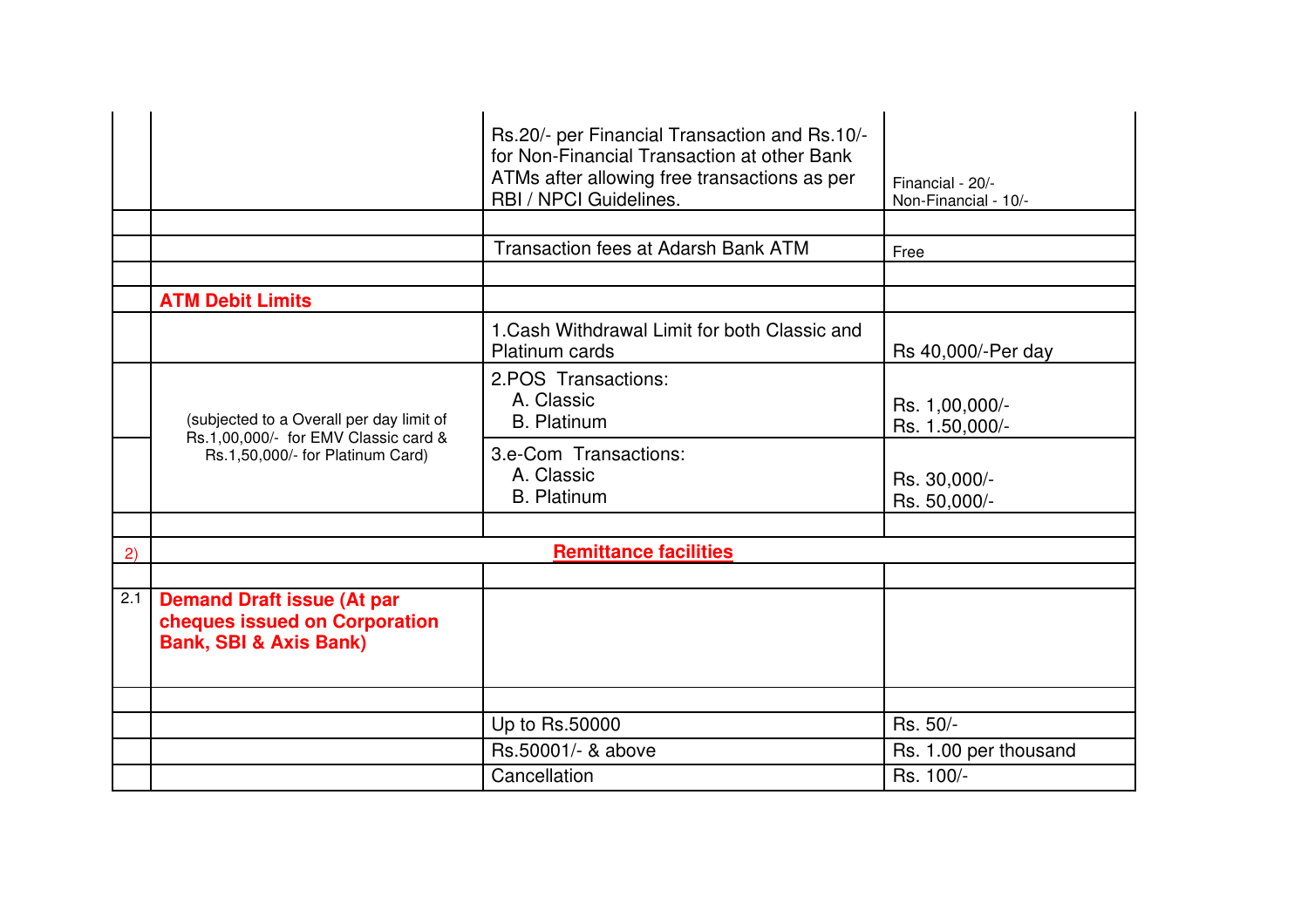|     |                                                                | Revalidation                         | Rs. 100/-                                               |
|-----|----------------------------------------------------------------|--------------------------------------|---------------------------------------------------------|
|     |                                                                | Duplicate issuance                   | Rs. 150/- + Stop payment<br>charges of other Bank.      |
|     |                                                                |                                      |                                                         |
| 2.2 | <b>Bankers cheques - issue</b>                                 |                                      |                                                         |
|     |                                                                | Up to Rs.3,00,000/-                  | Rs.30/-                                                 |
|     |                                                                | Rs. 3,00,001/- to Up to Rs.6,00,000  | Rs.60/-                                                 |
|     |                                                                | Rs. 6,00,001/- to Up to Rs.10,00,000 | Rs.120/-                                                |
|     |                                                                | Cancellation                         | Rs. 65/-                                                |
|     |                                                                | Revalidation                         | Rs. 65/-                                                |
|     |                                                                | Duplicate issuance                   | Rs. 125/-                                               |
|     |                                                                |                                      |                                                         |
|     |                                                                | <b>COLLECTION/PAYMENT FACILITIES</b> |                                                         |
| 3)  |                                                                |                                      |                                                         |
|     |                                                                |                                      |                                                         |
| 3.1 | <b>OUTSTATION CHEQUES</b><br><b>COLLECTION CHARGES:</b>        |                                      |                                                         |
|     |                                                                |                                      |                                                         |
|     |                                                                | Upto Rs.1,00,000/-                   | Rs.100/-+other bank<br>charges, if returned<br>Rs.200/- |
|     |                                                                | Above Rs.1,00,000/-                  | Rs.200/-+other bank<br>charges, if returned<br>Rs.300/- |
|     |                                                                |                                      |                                                         |
| 3.2 | <b>INWARD OUTSTATION CHEQUES</b><br><b>COLLECTION CHARGES:</b> |                                      |                                                         |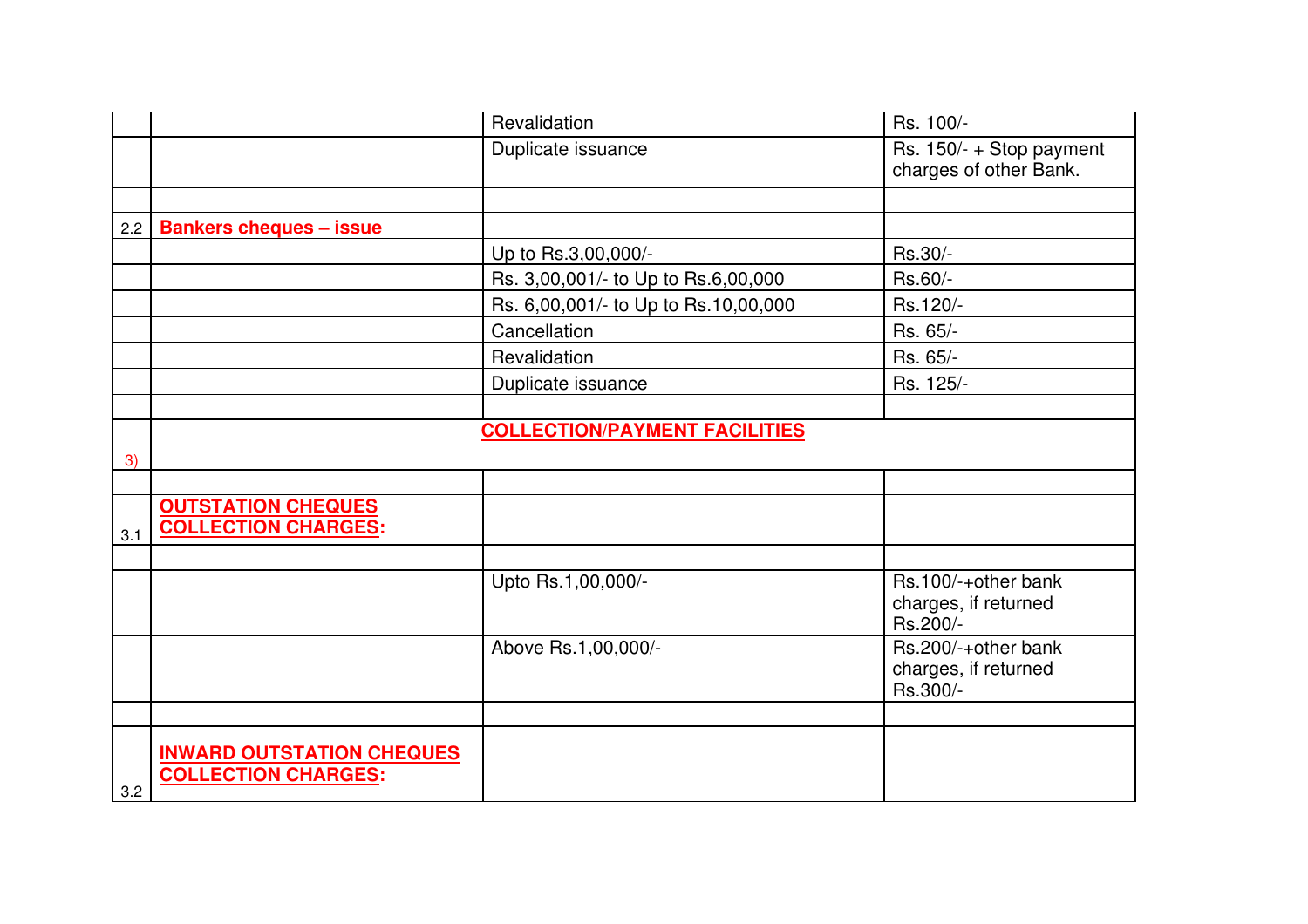|     |                                                                                                                                     |                                                                           | $Rs.50/+$ Rs.50/- towards                                       |
|-----|-------------------------------------------------------------------------------------------------------------------------------------|---------------------------------------------------------------------------|-----------------------------------------------------------------|
|     |                                                                                                                                     | Upto Rs.1,00,000/-                                                        | postage, if returned<br>Rs.200/-                                |
|     |                                                                                                                                     | Above Rs.1,00,000/-                                                       | Rs.150/-/-+ Rs.50/- towards<br>postage, if returned<br>Rs.300/- |
|     |                                                                                                                                     |                                                                           |                                                                 |
|     | <b>LOCAL CHEQUE RETURN</b><br><b>CHARGES (CHEQUES DEPOSITED)</b><br>3.3   FOR COLLECTION):                                          |                                                                           |                                                                 |
|     |                                                                                                                                     |                                                                           |                                                                 |
|     |                                                                                                                                     | Saving accounts                                                           | Rs. 150/- per instrument                                        |
|     |                                                                                                                                     | Current, OD & SOD accounts                                                | Rs. 300/- Per instrument                                        |
|     |                                                                                                                                     |                                                                           |                                                                 |
| 3.4 | <b>CHEQUE RETURN-INWARD/ ECS</b><br><b>DEBIT RETURN (INCLUDING</b><br><b>CHEQUE PRESENTED</b><br><b>OVER COUNTER FOR PAYMENT):-</b> |                                                                           |                                                                 |
|     |                                                                                                                                     |                                                                           |                                                                 |
|     |                                                                                                                                     | Minimum for Savings accounts<br>Minimum for Current and Advances accounts | Rs.250/-<br>Rs.500/-                                            |
|     |                                                                                                                                     | (or)                                                                      |                                                                 |
|     |                                                                                                                                     | Two days� interest @22% p.a. subjected to<br>the above minimum            |                                                                 |
|     |                                                                                                                                     |                                                                           |                                                                 |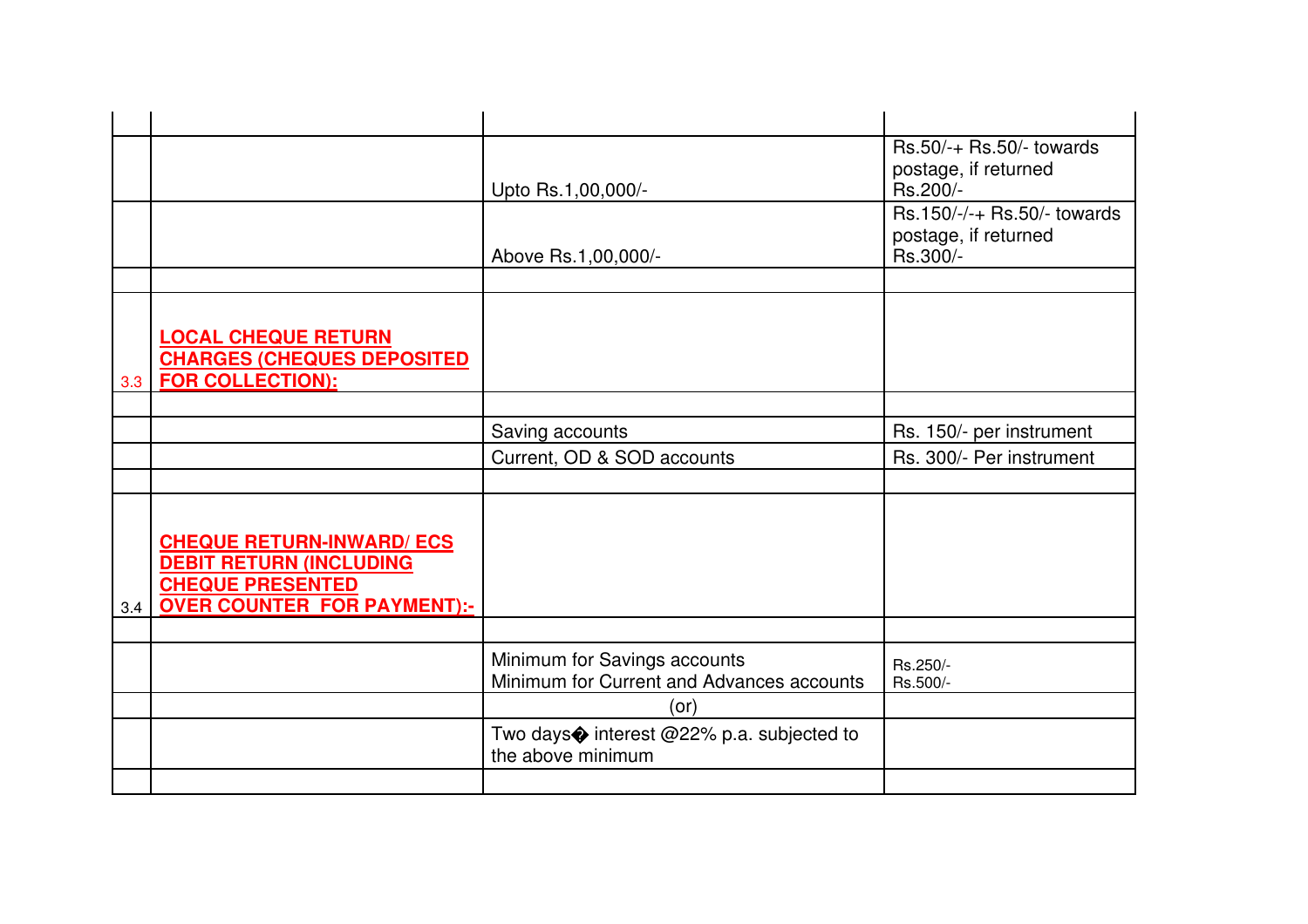| 4)  |                                                     |                                                                                                            |                                                                                               |
|-----|-----------------------------------------------------|------------------------------------------------------------------------------------------------------------|-----------------------------------------------------------------------------------------------|
|     |                                                     |                                                                                                            |                                                                                               |
| 4.1 | <b>Gold loan Processing charge</b>                  | Subject to a Minimum of<br>Rs.100/- and Maximum of Rs.2500/-                                               | 0.5 % of the Loan amount                                                                      |
|     |                                                     |                                                                                                            |                                                                                               |
|     | 4.2   Loans & advances charges                      |                                                                                                            |                                                                                               |
|     |                                                     |                                                                                                            |                                                                                               |
| a.  | <b>Processing charge</b>                            |                                                                                                            |                                                                                               |
|     |                                                     | General                                                                                                    | 1% of the loan amount.                                                                        |
|     |                                                     | Borrowers with Good Repayment Track<br>Record                                                              | 0.50% of the loan amount                                                                      |
|     |                                                     | Housing Loans with For General Public                                                                      | 0.50% of the loan amount                                                                      |
|     |                                                     | <b>Staff Loans</b>                                                                                         | 0.25% of the loan amount                                                                      |
|     |                                                     |                                                                                                            |                                                                                               |
| b.  | <b>Legal charges</b>                                |                                                                                                            |                                                                                               |
|     |                                                     | Wherever the title scrutiny Is done internally in<br>small loans                                           | 0.25% of the Loan amount<br>subject to a Maximum of<br>Rs.2,500/-                             |
|     |                                                     | Wherever legal opinion is Obtained from the<br>Legal Advisor.                                              | 0.25% of the loan amount<br>subject to a minimum of<br>Rs.3,000/- and maximum of<br>Rs.7500/- |
|     |                                                     |                                                                                                            |                                                                                               |
| C.  | be paid directly to the Valuer as per the Schedule. | Valuation Charges - Valuation charges as levied by the Valuer will be collected from the Customer and will |                                                                                               |
|     |                                                     |                                                                                                            |                                                                                               |
|     |                                                     | Schedule of Fee payable to the Valuer is as<br>under:                                                      |                                                                                               |
|     |                                                     |                                                                                                            |                                                                                               |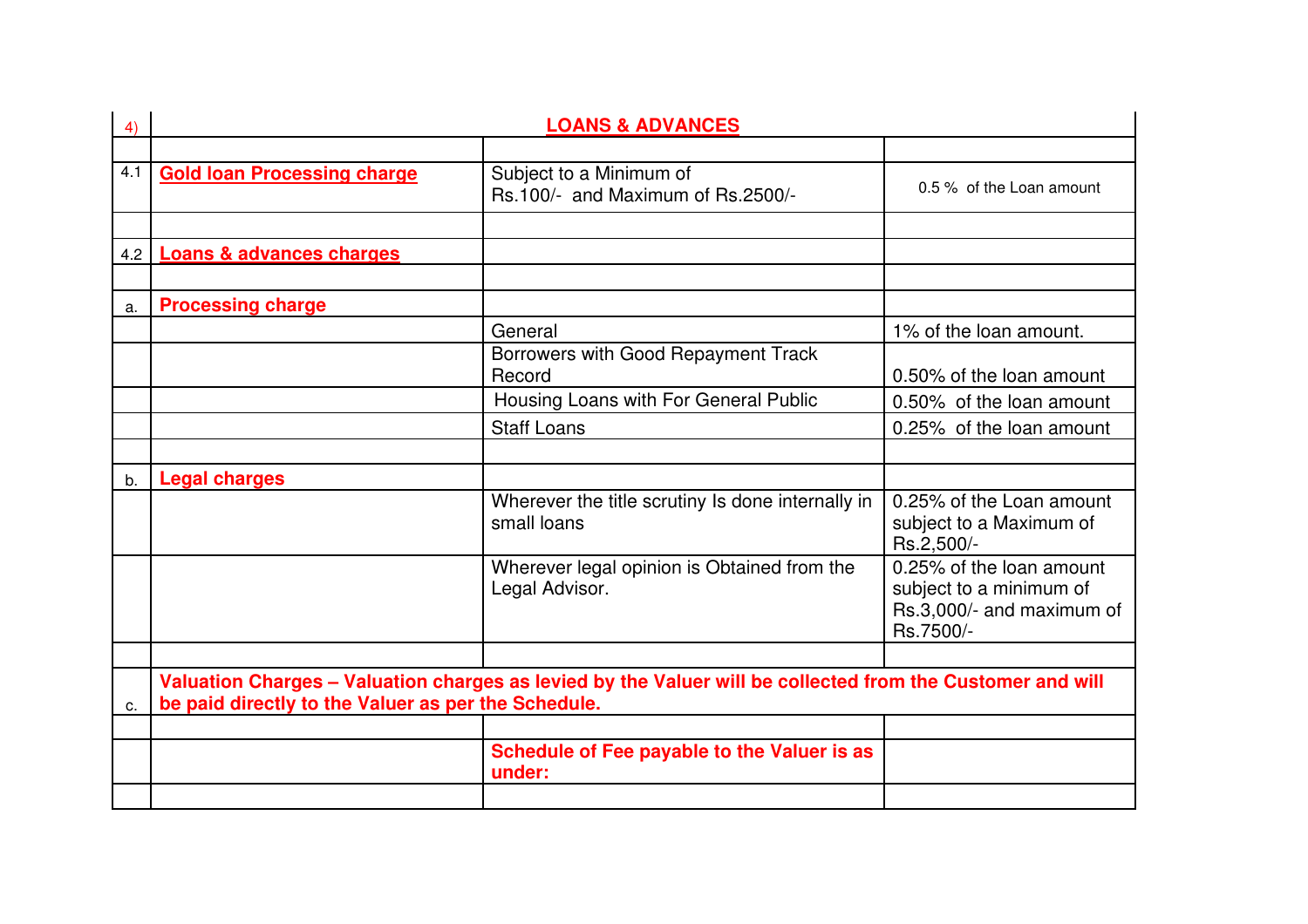|              | i)                            | Residential / Industrial Land and buildings at<br>0.125% up to Rs.50,00,000/- minimum of<br>Rs.2,000/- and maximum of Rs.3,000/-<br>including conveyance charges.                               |              |
|--------------|-------------------------------|-------------------------------------------------------------------------------------------------------------------------------------------------------------------------------------------------|--------------|
|              |                               |                                                                                                                                                                                                 |              |
|              | $\mathsf{ii}$                 | Residential / Industrial Lands and buildings at<br>0.125% above Rs.50.00 Lakhs and above<br>Rs.100.00 Lakhs minimum of Rs.3,000/- and<br>maximum of Rs.5,000/- including conveyance<br>charges. |              |
|              |                               |                                                                                                                                                                                                 |              |
|              | iii)                          | Residential / Industrial Lands and Buildings at<br>0.125% above Rs.100.00 Lakhs minimum of<br>Rs.5,000/- and maximum of Rs.7,000/-<br>including conveyance charges.                             |              |
|              |                               |                                                                                                                                                                                                 |              |
|              | iv)                           | Residential Apartments at 0.125% up to<br>Rs.100.00- Lakhs minimum of Rs.2,500/- and<br>maximum of Rs.3,500/- and above Rs.100.00<br>Lakhs maximum of Rs.5,000/-                                |              |
|              |                               |                                                                                                                                                                                                 |              |
|              | V)                            | Industrial Lands and Buildings and Machinery<br>at 0.125% minimum of Rs.3,000/- and<br>maximum of Rs.7,000/- for traditional<br>activities.                                                     |              |
|              |                               |                                                                                                                                                                                                 |              |
| $\mathsf{d}$ | <b>Renewal Charges of SOD</b> |                                                                                                                                                                                                 |              |
|              |                               | General                                                                                                                                                                                         | $0.5%$ P.a.  |
|              |                               | <b>Borrowers with Good Track</b>                                                                                                                                                                | $0.25%$ P.a. |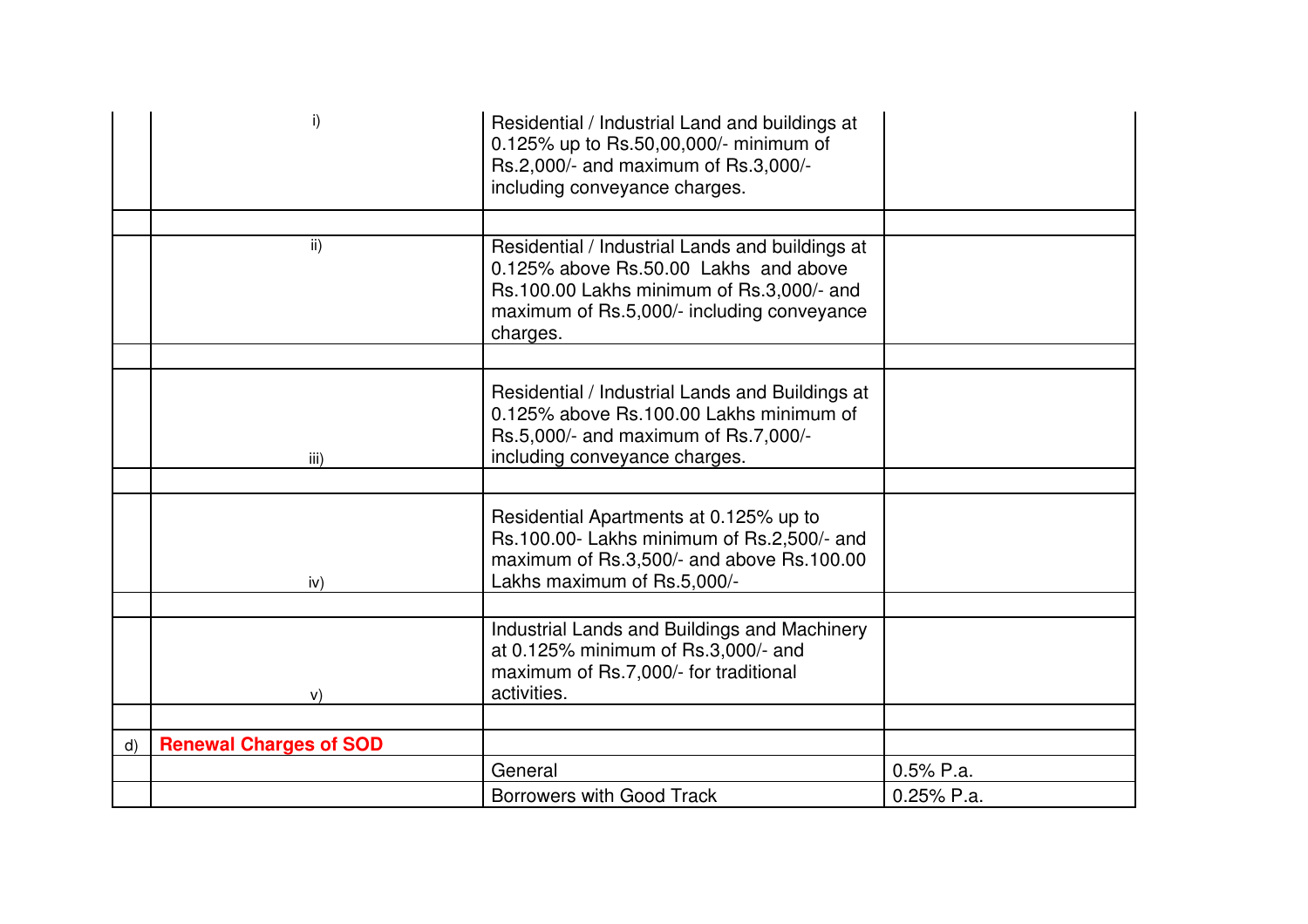|     |                                                                 | While renewing SODs, the interest income<br>generated by the Account Holder shall be<br>reckoned and a minimum of 25% of the<br>limits sanctioned should have been utilized<br>on an average otherwise the commitment<br>charge of 1% of Limit amount in addition to<br>the renewal charge is to be levied. |                                                                     |
|-----|-----------------------------------------------------------------|-------------------------------------------------------------------------------------------------------------------------------------------------------------------------------------------------------------------------------------------------------------------------------------------------------------|---------------------------------------------------------------------|
|     |                                                                 |                                                                                                                                                                                                                                                                                                             |                                                                     |
| e)  | <b>Credit Information Report</b>                                |                                                                                                                                                                                                                                                                                                             |                                                                     |
|     |                                                                 | Credit Information Reports down loading<br>charges will be borne by the Bank and will not<br>be collected from the Parties. The charges<br>levied by the Agencies for Commercial Ace<br>plus Report is Rs.550/- and Base plus report<br>plus score is Rs.32/- and Base Consumer<br>Report is Rs.24/-        |                                                                     |
|     |                                                                 |                                                                                                                                                                                                                                                                                                             |                                                                     |
|     | <b>Search and Charge Creation</b><br><b>Charges with CERSAI</b> |                                                                                                                                                                                                                                                                                                             |                                                                     |
|     |                                                                 |                                                                                                                                                                                                                                                                                                             |                                                                     |
|     |                                                                 | Loan / Limit amount up to Rs.5.00 Lakhs                                                                                                                                                                                                                                                                     | Rs.300/- per property.                                              |
|     |                                                                 | Loan / Limit amount beyond Rs.5.00 Lakhs                                                                                                                                                                                                                                                                    | Rs.1,000/- per property.                                            |
|     |                                                                 |                                                                                                                                                                                                                                                                                                             |                                                                     |
|     |                                                                 |                                                                                                                                                                                                                                                                                                             |                                                                     |
| 4.3 | <b>Bank guarantee charges</b>                                   |                                                                                                                                                                                                                                                                                                             |                                                                     |
|     |                                                                 | Guarantee issued by Adarsh Bank                                                                                                                                                                                                                                                                             | 1% p.a. of the guaranteed<br>amount with a minimum of<br>Rs.1,000/- |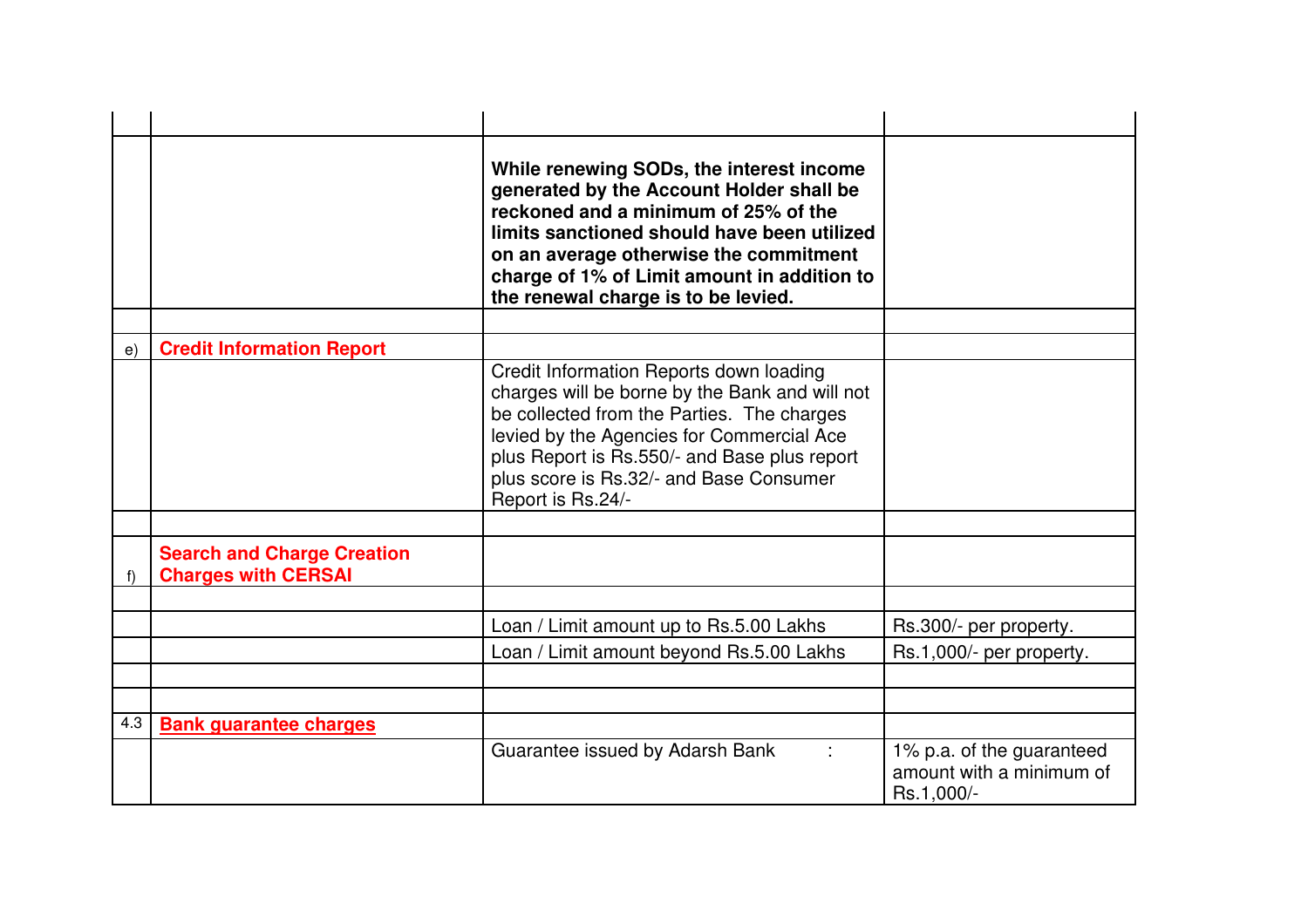|     |                                           | Gurantee issued through other Bank :                               | 1.5 % p.a. of the guaranteed<br>amount with a minimum of Rs.<br>1000/-(Subject to other Bank<br>Charges.) |
|-----|-------------------------------------------|--------------------------------------------------------------------|-----------------------------------------------------------------------------------------------------------|
|     |                                           |                                                                    |                                                                                                           |
|     |                                           |                                                                    |                                                                                                           |
| 4.4 |                                           | <b>Issue of Xerox copy of Documents from</b><br><b>Loan Files:</b> | Rs.125/-+Xerox charges at<br>Rs.3/- per page (both side<br>Xerox)                                         |
|     |                                           |                                                                    |                                                                                                           |
|     |                                           |                                                                    |                                                                                                           |
| 5)  | <b>MISCELLANEOUS</b>                      |                                                                    |                                                                                                           |
|     |                                           |                                                                    |                                                                                                           |
| 5.1 | <b>Rent on Lockers for all Branches:</b>  | (For Rural Branches, first year Rent @50% rent only/-)             |                                                                                                           |
|     |                                           |                                                                    |                                                                                                           |
|     | Size                                      | Locker Type                                                        | Rent                                                                                                      |
|     | Small                                     | A                                                                  | Rs. 750/- p.a.                                                                                            |
|     | Medium                                    | $\mathsf{C}$                                                       | Rs. 2000/- p.a.                                                                                           |
|     | Large                                     | D                                                                  | Rs. 3000/- p.a.                                                                                           |
|     | Extra Large                               | F                                                                  | Rs. 5000/- p.a.                                                                                           |
|     | Super Large                               |                                                                    | Rs.12,000/- p.a.                                                                                          |
|     |                                           |                                                                    |                                                                                                           |
|     |                                           |                                                                    |                                                                                                           |
| 5.2 | Issue of Statement :-                     | Account Statement it is issued for second time<br>for full year    | Rs.125/-                                                                                                  |
|     |                                           |                                                                    |                                                                                                           |
|     | 5.3   <b>Issue of duplicate pass book</b> |                                                                    | Rs. 100/-                                                                                                 |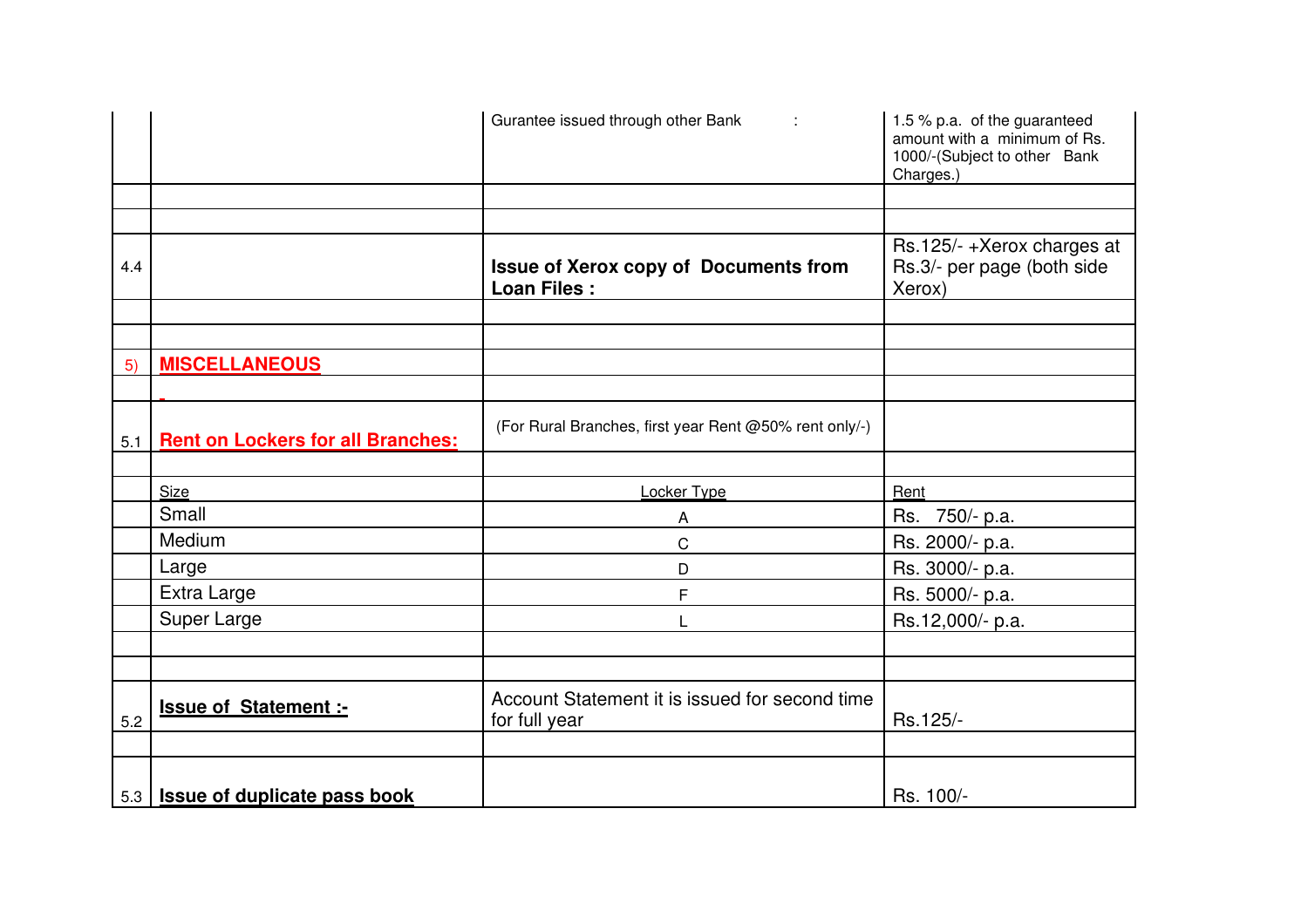|     | Signature / Photo verification<br>5.4   certificate / Miscellaneous | Rs. 100/-                                                                  |
|-----|---------------------------------------------------------------------|----------------------------------------------------------------------------|
|     |                                                                     |                                                                            |
| 5.5 | <b>Enquiry / Record copy of paid</b><br>cheque / pay in slip        | Rs. 125/- + Charges levied<br>by M/s Iron Mountain<br>service charges paid |
|     |                                                                     |                                                                            |
|     |                                                                     |                                                                            |
| 6)  | <b>SERVICES RENDERED FREE OF</b><br><b>COST</b>                     |                                                                            |
|     |                                                                     |                                                                            |
| a.  | <b>Balance enquiry</b>                                              |                                                                            |
| b.  | <b>SMS Alerts</b>                                                   |                                                                            |
| c.  | <b>Monthly Statements</b>                                           |                                                                            |
| d.  | <b>Collection of local Cheques</b>                                  |                                                                            |
| е.  | <b>Standing Instruction</b>                                         |                                                                            |
|     | <b>No Dues Certificates</b>                                         |                                                                            |
| g.  | Balance confirmation certificate                                    |                                                                            |
| h.  | Account status certificate                                          |                                                                            |
| j.  | Use of ATM / Debit card at Adarsh<br><b>Bank ATMs</b>               |                                                                            |
|     | Funds Transfer through Mobile<br>Banking.                           |                                                                            |